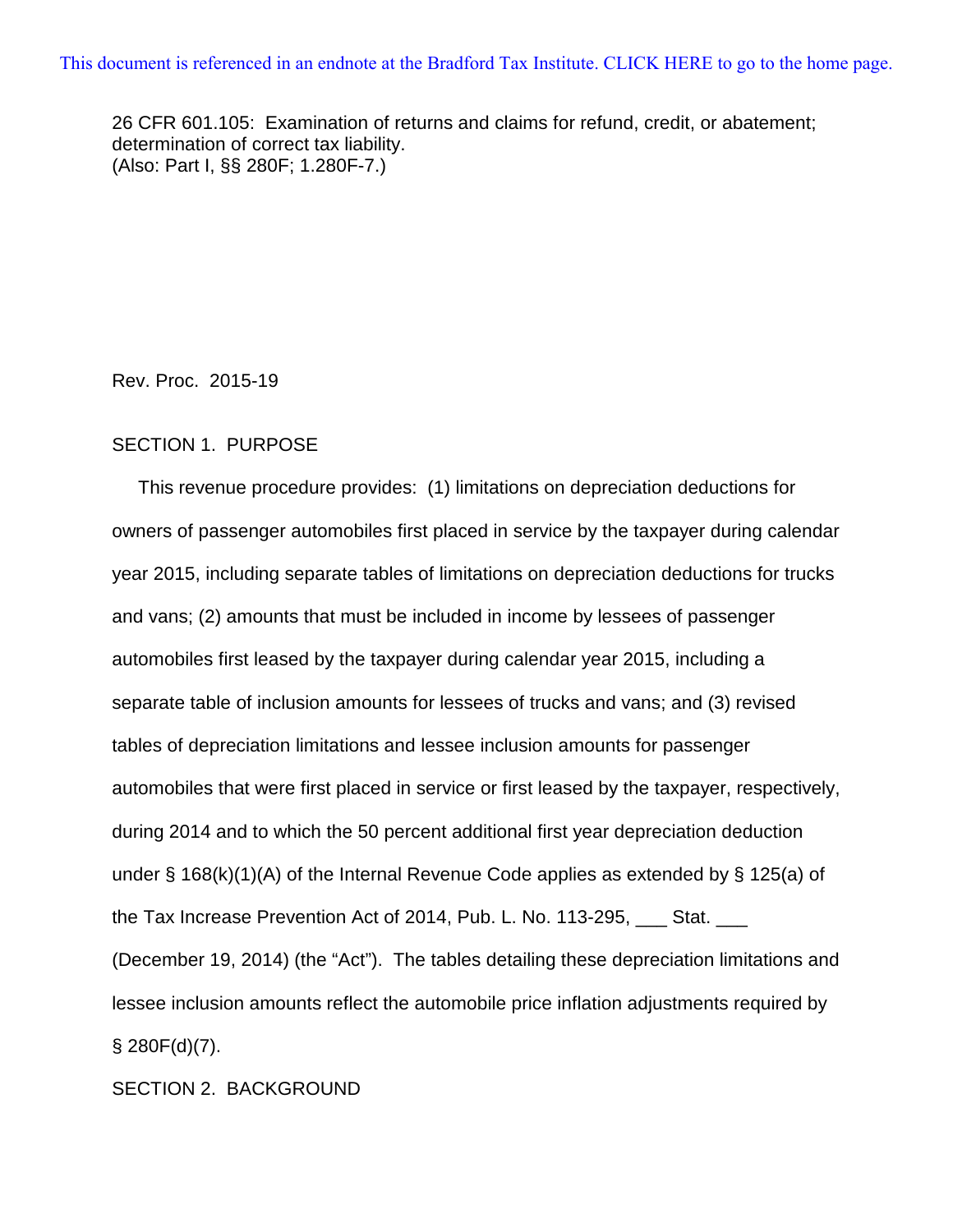.01 For owners of passenger automobiles, § 280F(a) imposes dollar limitations on the depreciation deduction for the year the taxpayer places the passenger automobile in service and for each succeeding year. For passenger automobiles placed in service after 1988, § 280F(d)(7) requires the Internal Revenue Service to increase the amounts allowable as depreciation deductions by a price inflation adjustment amount. The method of calculating this price inflation amount for trucks and vans placed in service in or after calendar year 2003 uses a different CPI "automobile component" (the "new trucks" component) than that used in the price inflation amount calculation for other passenger automobiles (the "new cars" component), resulting in somewhat higher depreciation deductions for trucks and vans. This change reflects the higher rate of price inflation for trucks and vans since 1988.

 .02 Section 125(a) of the Act extended the 50 percent additional first year depreciation deduction under § 168(k) to qualified property (as defined in § 168(k)(2)) acquired by the taxpayer after December 31, 2007, and before January 1, 2015, if no written binding contract for the acquisition of the property existed before January 1, 2008, and if the taxpayer places the property in service generally before January 1, 2015. Section 168(k)(2)(F)(i) increases the first year depreciation allowed under § 280F(a)(1)(A)(i) by \$8,000 for passenger automobiles to which the additional first year depreciation deduction under § 168(k) (hereinafter, referred to as "§ 168(k) additional first year depreciation deduction") applies. Accordingly, this revenue procedure updates Rev. Proc. 2014-21, 2014-11 I.R.B. 641, to provide tables for passenger automobiles placed in service during calendar year 2014 for which the § 168(k) additional first year depreciation deduction applies.

- 2 -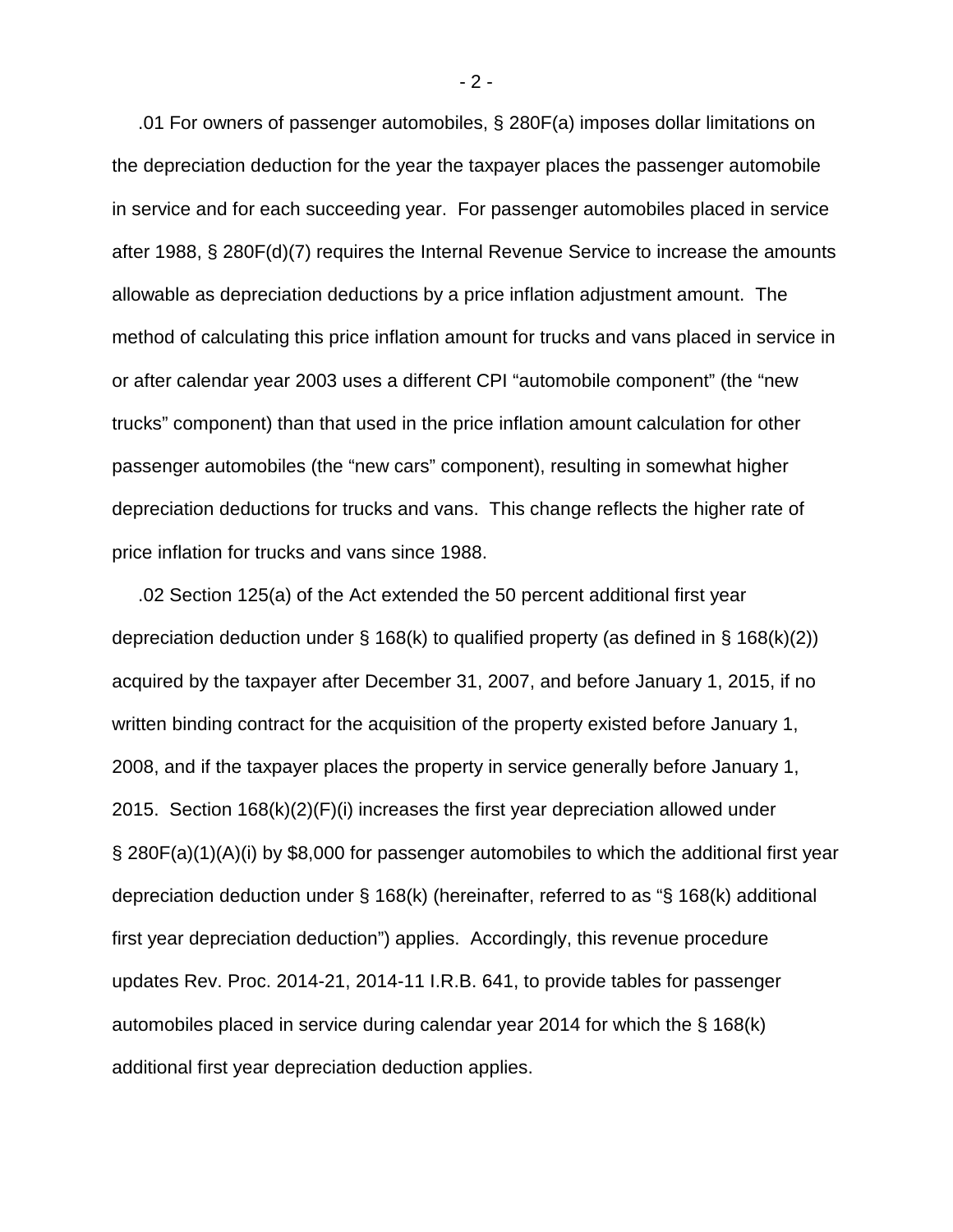.03 Section 280F(c) requires a reduction in the deduction allowed to the lessee of a leased passenger automobile. The reduction must be substantially equivalent to the limitations on the depreciation deductions imposed on owners of passenger automobiles. Under § 1.280F-7(a) of the Income Tax Regulations, this reduction requires a lessee to include in gross income an amount determined by applying a formula to the amount obtained from a table. One table applies to lessees of trucks and vans and another table applies to all other passenger automobiles. Each table shows inclusion amounts for a range of fair market values for each taxable year after the passenger automobile is first leased.

#### SECTION 3. SCOPE

 .01 The limitations on depreciation deductions in section 4.01(2) of this revenue procedure apply to passenger automobiles (other than leased passenger automobiles) that are placed in service by the taxpayer in calendar year 2015, and continue to apply for each taxable year that the passenger automobile remains in service.

 .02 The tables in section 4.02 of this revenue procedure apply to leased passenger automobiles for which the lease term begins during calendar year 2015. Lessees of these passenger automobiles must use these tables to determine the inclusion amount for each taxable year during which the passenger automobile is leased. See Rev. Proc. 2010-18, 2010-09 I.R.B. 427, as amplified and modified by section 4.03 of Rev. Proc. 2011-21, 2011-12 I.R.B. 560, for passenger automobiles first leased during calendar year 2010; Rev. Proc. 2011-21, for passenger automobiles first leased during calendar year 2011; Rev. Proc. 2012-23, 2012-14 I.R.B. 712, for passenger automobiles first leased during calendar year 2012; Rev. Proc. 2013-21, 2013-12 I.R.B. 660, for

- 3 -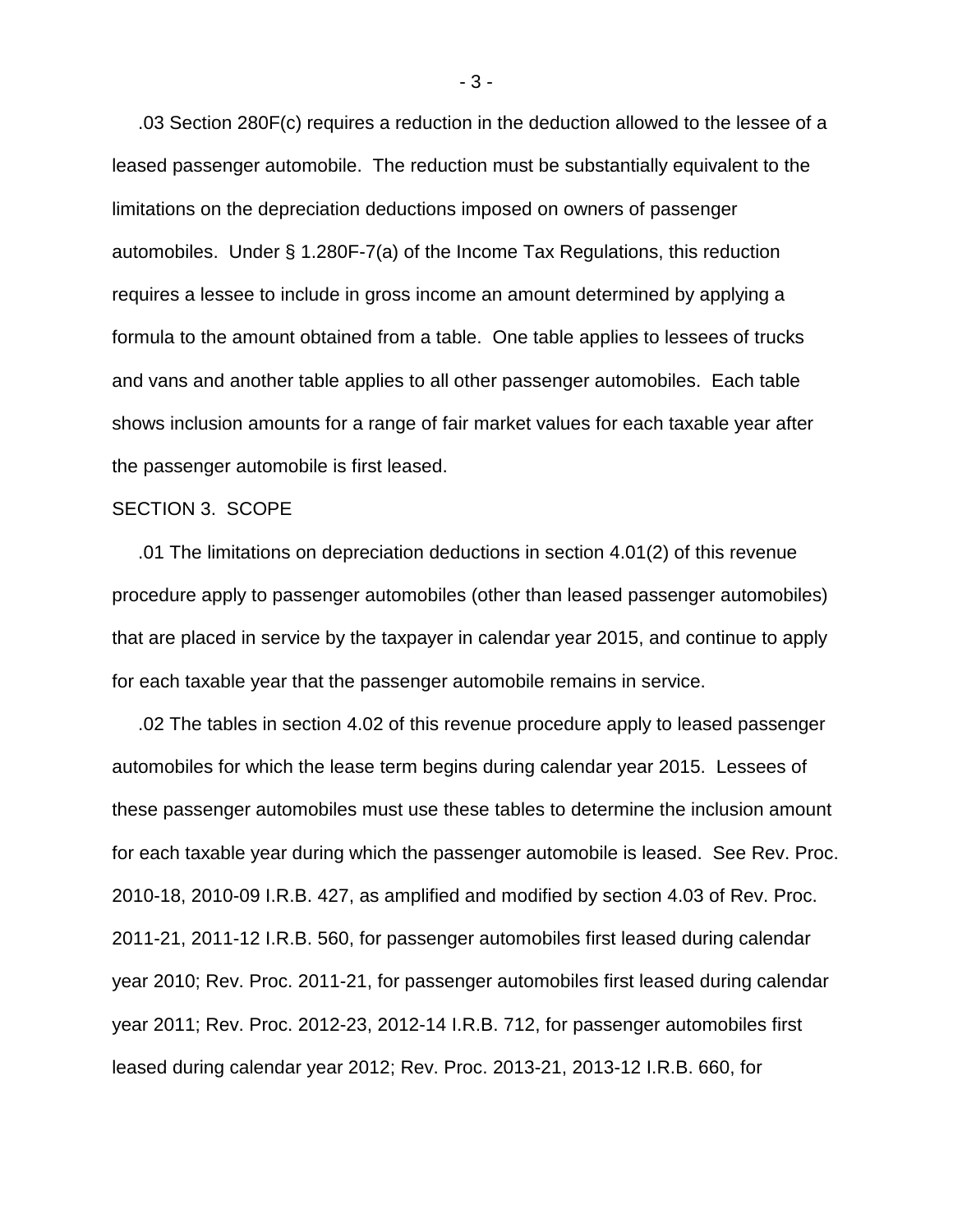passenger automobiles first leased during calendar year 2013; and Rev. Proc. 2014-21, 2014-11 I.R.B. 641, as amplified and modified by section 4.03 of this revenue procedure, for passenger automobiles first leased during calendar year 2014. SECTION 4. APPLICATION

#### .01 Limitations on Depreciation Deductions for Certain Automobiles.

(1) Amount of the inflation adjustment.

(a) Passenger automobiles (other than trucks or vans). Under

§ 280F(d)(7)(B)(i), the automobile price inflation adjustment for any calendar year is the percentage (if any) by which the CPI automobile component for October of the preceding calendar year exceeds the CPI automobile component for October 1987. Section 280F(d)(7)(B)(ii) defines the term "CPI automobile component" as the automobile component of the Consumer Price Index for all Urban Consumers published by the Department of Labor. The new car component of the CPI was 115.2 for October 1987 and 144.131 for October 2014. The October 2014 index exceeded the October 1987 index by 28.931. Therefore, the automobile price inflation adjustment for 2015 for passenger automobiles (other than trucks and vans) is 25.1 percent (28.931/115.2 x 100%). The dollar limitations in § 280F(a) are multiplied by a factor of 0.251, and the resulting increases, after rounding to the nearest \$100, are added to the 1988 limitations to give the depreciation limitations applicable to passenger automobiles (other than trucks and vans) for calendar year 2015. This adjustment applies to all passenger automobiles (other than trucks and vans) that are first placed in service in calendar year 2015.

(b) Trucks and vans. To determine the dollar limitations for trucks and vans

- 4 -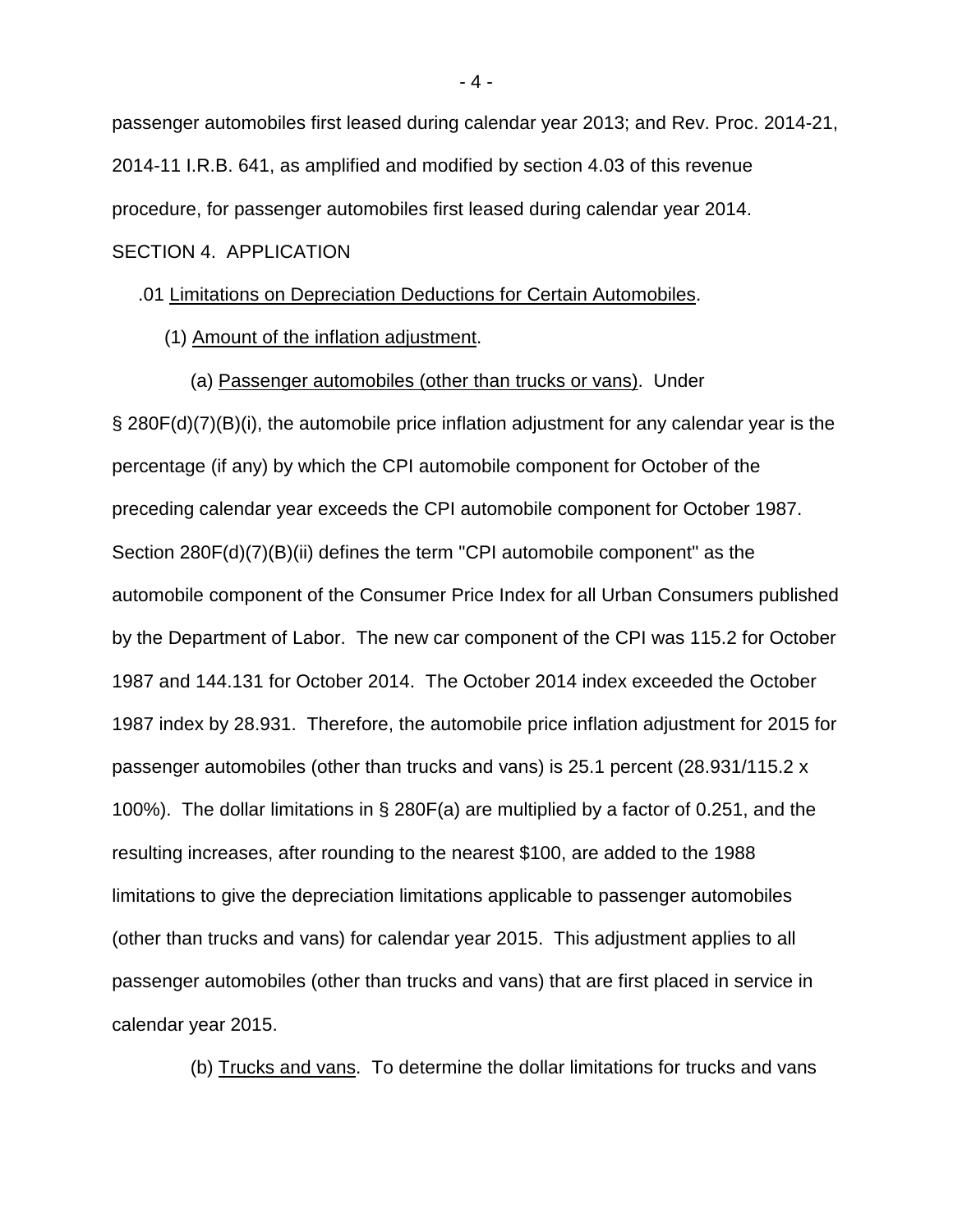first placed in service during calendar year 2015, the Service uses the new truck component of the CPI instead of the new car component. The new truck component of the CPI was 112.4 for October 1987 and 153.902 for October 2014. The October 2014 index exceeded the October 1987 index by 41.502. Therefore, the automobile price inflation adjustment for 2015 for trucks and vans is 36.9 percent (41.502/112.4 x 100%).

The dollar limitations in § 280F(a) are multiplied by a factor of 0.369, and the resulting increases, after rounding to the nearest \$100, are added to the 1988 limitations to give the depreciation limitations for trucks and vans. This adjustment applies to all trucks and vans that are first placed in service in calendar year 2015.

 (2) Amount of the limitation. Tables 1 and 2 contain the dollar amount of the depreciation limitation for each taxable year for passenger automobiles a taxpayer places in service in calendar year 2015. Use Table 1 for a passenger automobile (other than a truck or van), and Table 2 for a truck or van, placed in service in calendar year 2015.

| DEPRECIATION LIMITATIONS FOR PASSENGER AUTOMOBILES<br>(THAT ARE NOT TRUCKS OR VANS) PLACED IN SERVICE IN CALENDAR YEAR<br>2015<br><b>Tax Year</b><br>Amount<br>1st Tax Year<br>\$3,160<br>\$5,100<br>2nd Tax Year<br>\$3,050<br>3rd Tax Year<br><b>Each Succeeding Year</b><br>\$1,875 |  | <b>REV. PROC. 2015-19 TABLE 1</b> |  |  |  |
|----------------------------------------------------------------------------------------------------------------------------------------------------------------------------------------------------------------------------------------------------------------------------------------|--|-----------------------------------|--|--|--|
|                                                                                                                                                                                                                                                                                        |  |                                   |  |  |  |
|                                                                                                                                                                                                                                                                                        |  |                                   |  |  |  |
|                                                                                                                                                                                                                                                                                        |  |                                   |  |  |  |
|                                                                                                                                                                                                                                                                                        |  |                                   |  |  |  |
|                                                                                                                                                                                                                                                                                        |  |                                   |  |  |  |
|                                                                                                                                                                                                                                                                                        |  |                                   |  |  |  |

|                          | REV. PROC. 2015-19 TABLE 2                                                              |
|--------------------------|-----------------------------------------------------------------------------------------|
|                          | DEPRECIATION LIMITATIONS FOR TRUCKS AND VANS PLACED IN SERVICE IN<br>CALENDAR YEAR 2015 |
| Tax Year<br>1st Tax Year | Amount<br>\$3.460                                                                       |
|                          |                                                                                         |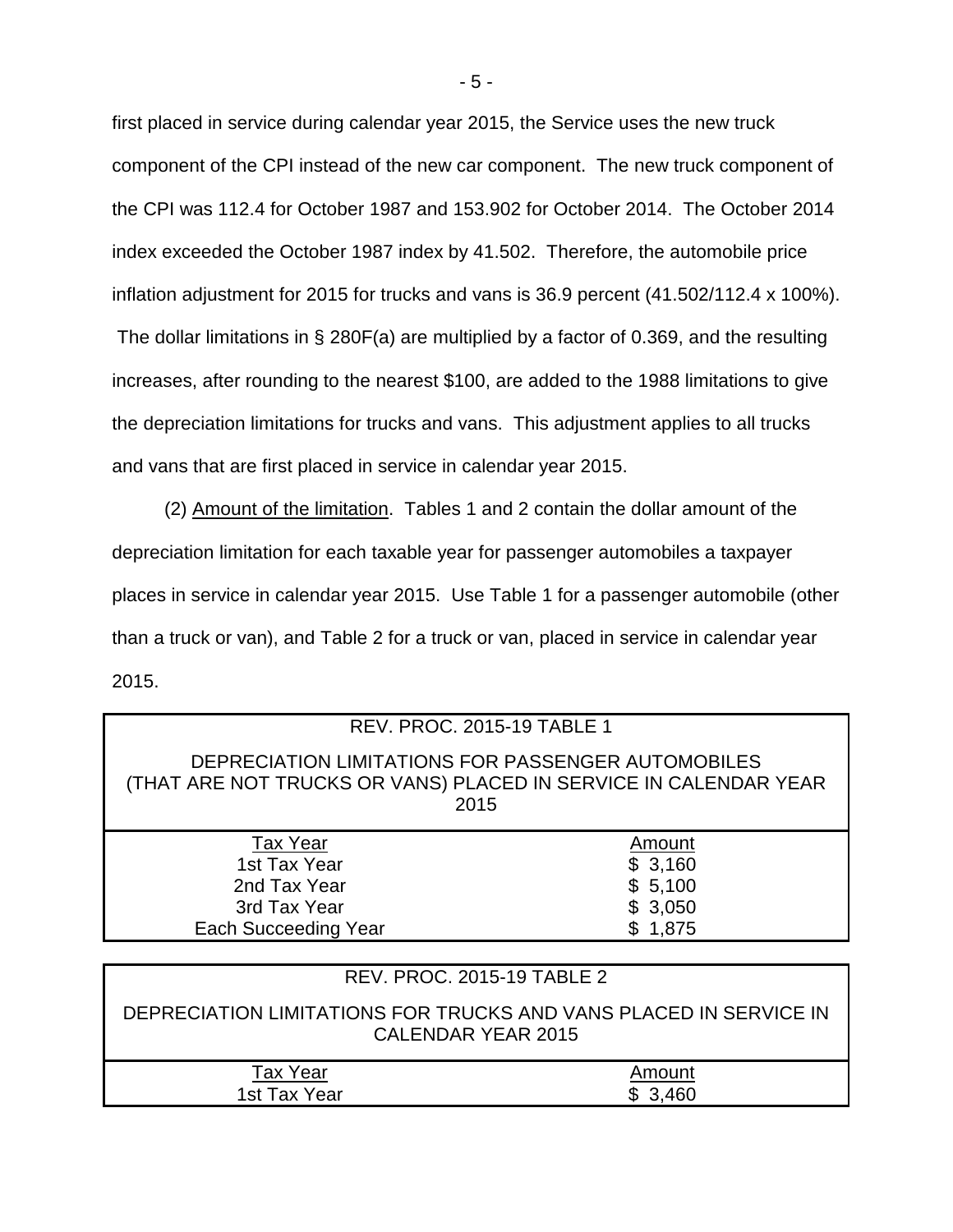| 2nd Tax Year         | \$5,600 |
|----------------------|---------|
| 3rd Tax Year         | \$3,350 |
| Each Succeeding Year | \$1,975 |

.02 Inclusions in Income of Lessees of Passenger Automobiles.

A taxpayer must follow the procedures in § 1.280F-7(a) for determining the inclusion amounts for passenger automobiles first leased in calendar year 2015. In applying these procedures, lessees of passenger automobiles other than trucks and vans should use Table 3 of this revenue procedure, while lessees of trucks and vans should use Table 4 of this revenue procedure.

| <b>REV. PROC. 2015-19 TABLE 3</b><br>DOLLAR AMOUNTS FOR PASSENGER AUTOMOBILES<br>(THAT ARE NOT TRUCKS OR VANS)<br>WITH A LEASE TERM BEGINNING IN CALENDAR YEAR 2015 |          |                 |                |                              |                 |                         |
|---------------------------------------------------------------------------------------------------------------------------------------------------------------------|----------|-----------------|----------------|------------------------------|-----------------|-------------------------|
| Fair Market Value of<br>Passenger Automobile                                                                                                                        |          |                 |                | <b>Tax Year During Lease</b> |                 |                         |
| Over                                                                                                                                                                | Not Over | 1 <sup>st</sup> | $2^{nd}$       | 3 <sup>rd</sup>              | 4 <sup>th</sup> | $5^{\text{th}}$ & later |
| \$17,500                                                                                                                                                            | \$18,000 | 3               | 6              | 9                            | 10              | 11                      |
| 18,000                                                                                                                                                              | 18,500   | 4               | $\overline{7}$ | 11                           | 13              | 15                      |
| 18,500                                                                                                                                                              | 19,000   | 4               | 9              | 14                           | 15              | 18                      |
| 19,000                                                                                                                                                              | 19,500   | 5               | 11             | 15                           | 19              | 21                      |
| 19,500                                                                                                                                                              | 20,000   | 6               | 12             | 18                           | 22              | 24                      |
| 20,000                                                                                                                                                              | 20,500   | 6               | 14             | 20                           | 25              | 27                      |
| 20,500                                                                                                                                                              | 21,000   | 7               | 15             | 23                           | 27              | 31                      |
| 21,000                                                                                                                                                              | 21,500   | 8               | 17             | 25                           | 30              | 34                      |
| 21,500                                                                                                                                                              | 22,000   | 9               | 18             | 28                           | 32              | 38                      |
| 22,000                                                                                                                                                              | 23,000   | 10              | 21             | 31                           | 37              | 42                      |
| 23,000                                                                                                                                                              | 24,000   | 11              | 24             | 36                           | 42              | 49                      |
| 24,000                                                                                                                                                              | 25,000   | 12              | 27             | 41                           | 48              | 55                      |
| 25,000                                                                                                                                                              | 26,000   | 14              | 30             | 45                           | 54              | 62                      |
| 26,000                                                                                                                                                              | 27,000   | 15              | 34             | 49                           | 60              | 68                      |
| 27,000                                                                                                                                                              | 28,000   | 17              | 37             | 54                           | 65              | 75                      |
| 28,000                                                                                                                                                              | 29,000   | 18              | 40             | 59                           | 71              | 81                      |
| 29,000                                                                                                                                                              | 30,000   | 20              | 43             | 64                           | 76              | 87                      |
| 30,000                                                                                                                                                              | 31,000   | 21              | 46             | 69                           | 81              | 95                      |
| 31,000                                                                                                                                                              | 32,000   | 23              | 49             | 73                           | 88              | 100                     |
| 32,000                                                                                                                                                              | 33,000   | 24              | 52             | 78                           | 93              | 107                     |
| 33,000                                                                                                                                                              | 34,000   | 25              | 56             | 82                           | 99              | 114                     |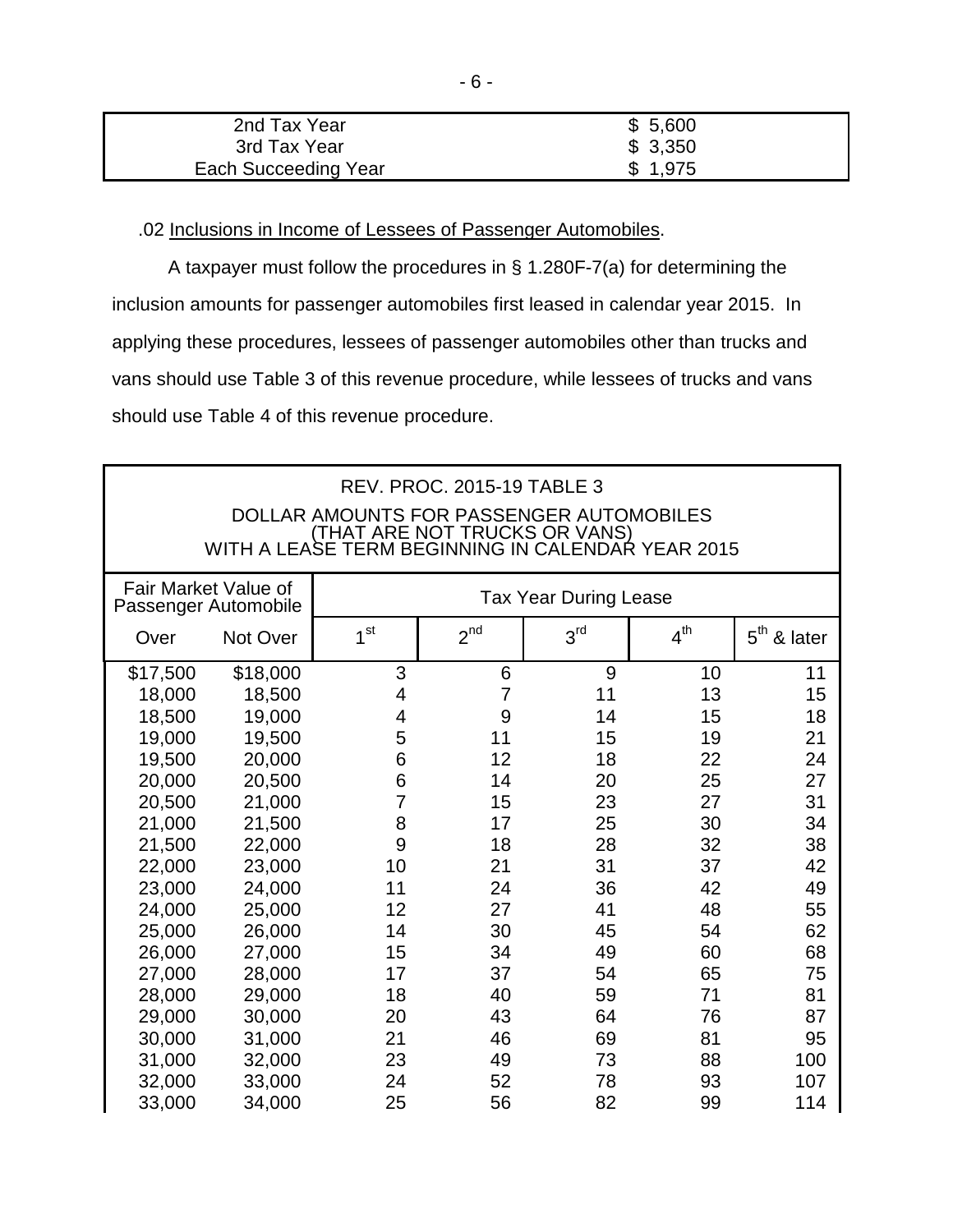| REV. PROC. 2015-19 TABLE 3 |                                          |                                                                                    |          |                              |                 |               |
|----------------------------|------------------------------------------|------------------------------------------------------------------------------------|----------|------------------------------|-----------------|---------------|
|                            | DOLLAR AMOUNTS FOR PASSENGER AUTOMOBILES |                                                                                    |          |                              |                 |               |
|                            |                                          | (THAT ARE NOT TRUCKS OR VANS)<br>WITH A LEASE TERM BEGINNING IN CALENDAR YEAR 2015 |          |                              |                 |               |
|                            |                                          |                                                                                    |          |                              |                 |               |
|                            | Fair Market Value of                     |                                                                                    |          |                              |                 |               |
|                            | Passenger Automobile                     |                                                                                    |          | <b>Tax Year During Lease</b> |                 |               |
| Over                       | Not Over                                 | 1 <sup>st</sup>                                                                    | $2^{nd}$ | 3 <sup>rd</sup>              | $4^{\text{th}}$ | $5th$ & later |
|                            |                                          |                                                                                    |          |                              |                 |               |
| 34,000                     | 35,000                                   | 27                                                                                 | 59       | 87                           | 104             | 120           |
| 35,000                     | 36,000                                   | 28                                                                                 | 62       | 92                           | 110             | 126           |
| 36,000                     | 37,000                                   | 30                                                                                 | 65       | 96                           | 116             | 133           |
| 37,000                     | 38,000                                   | 31                                                                                 | 68       | 102                          | 121             | 139           |
| 38,000                     | 39,000                                   | 33                                                                                 | 71       | 106                          | 127             | 146           |
| 39,000                     | 40,000                                   | 34                                                                                 | 75       | 110                          | 132             | 153           |
| 40,000                     | 41,000                                   | 35                                                                                 | 78       | 115                          | 138             | 159           |
| 41,000                     | 42,000                                   | 37                                                                                 | 81       | 120                          | 143             | 166           |
| 42,000                     | 43,000                                   | 38                                                                                 | 84       | 125                          | 149             | 172           |
| 43,000                     | 44,000                                   | 40                                                                                 | 87       | 129                          | 155             | 179           |
| 44,000                     | 45,000                                   | 41                                                                                 | 90       | 134                          | 161             | 185           |
| 45,000                     | 46,000                                   | 43                                                                                 | 93       | 139                          | 166             | 191           |
| 46,000                     | 47,000                                   | 44                                                                                 | 97       | 143                          | 172             | 198           |
| 47,000                     | 48,000                                   | 45                                                                                 | 100      | 148                          | 177             | 205           |
| 48,000                     | 49,000                                   | 47                                                                                 | 103      | 153                          | 183             | 210           |
| 49,000                     | 50,000                                   | 48                                                                                 | 106      | 158                          | 188             | 218           |
| 50,000                     | 51,000                                   | 50                                                                                 | 109      | 162                          | 194             | 224           |
| 51,000                     | 52,000                                   | 51                                                                                 | 112      | 167                          | 200             | 230           |
| 52,000                     | 53,000                                   | 53                                                                                 | 115      | 172                          | 205             | 237           |
| 53,000                     | 54,000                                   | 54                                                                                 | 119      | 176                          | 211             | 243           |
| 54,000                     | 55,000                                   | 56                                                                                 | 122      | 180                          | 217             | 250           |
| 55,000                     | 56,000                                   | 57                                                                                 | 125      | 186                          | 222             | 256           |
| 56,000                     | 57,000                                   | 58                                                                                 | 128      | 191                          | 227             | 263           |
| 57,000                     | 58,000                                   | 60                                                                                 | 131      | 195                          | 234             | 269           |
| 58,000                     | 59,000                                   | 61                                                                                 | 135      | 199                          | 239             | 276           |
| 59,000                     | 60,000                                   | 63                                                                                 | 137      | 205                          | 244             | 283           |
| 60,000                     | 62,000                                   | 65                                                                                 | 142      | 212                          | 253             | 292           |
| 62,000                     | 64,000                                   | 68                                                                                 | 149      | 220                          | 265             | 304           |
| 64,000                     | 66,000                                   | 71                                                                                 | 155      | 230                          | 275             | 318           |
| 66,000                     | 68,000                                   | 73                                                                                 | 162      | 239                          | 287             | 331           |
| 68,000                     | 70,000                                   | 76                                                                                 | 168      | 249                          | 298             | 343           |
| 70,000                     | 72,000                                   | 79                                                                                 | 174      | 258                          | 309             | 357           |
| 72,000                     | 74,000                                   | 82                                                                                 | 180      | 268                          | 320             | 370           |
|                            |                                          | 85                                                                                 | 186      |                              | 332             | 383           |
| 74,000                     | 76,000                                   | 88                                                                                 | 193      | 277                          |                 |               |
| 76,000                     | 78,000                                   |                                                                                    |          | 286                          | 343             | 396           |
| 78,000                     | 80,000                                   | 91                                                                                 | 199      | 296                          | 354             | 408           |
| 80,000                     | 85,000                                   | 96                                                                                 | 210      | 312                          | 374             | 431           |

 $\mathsf{l}$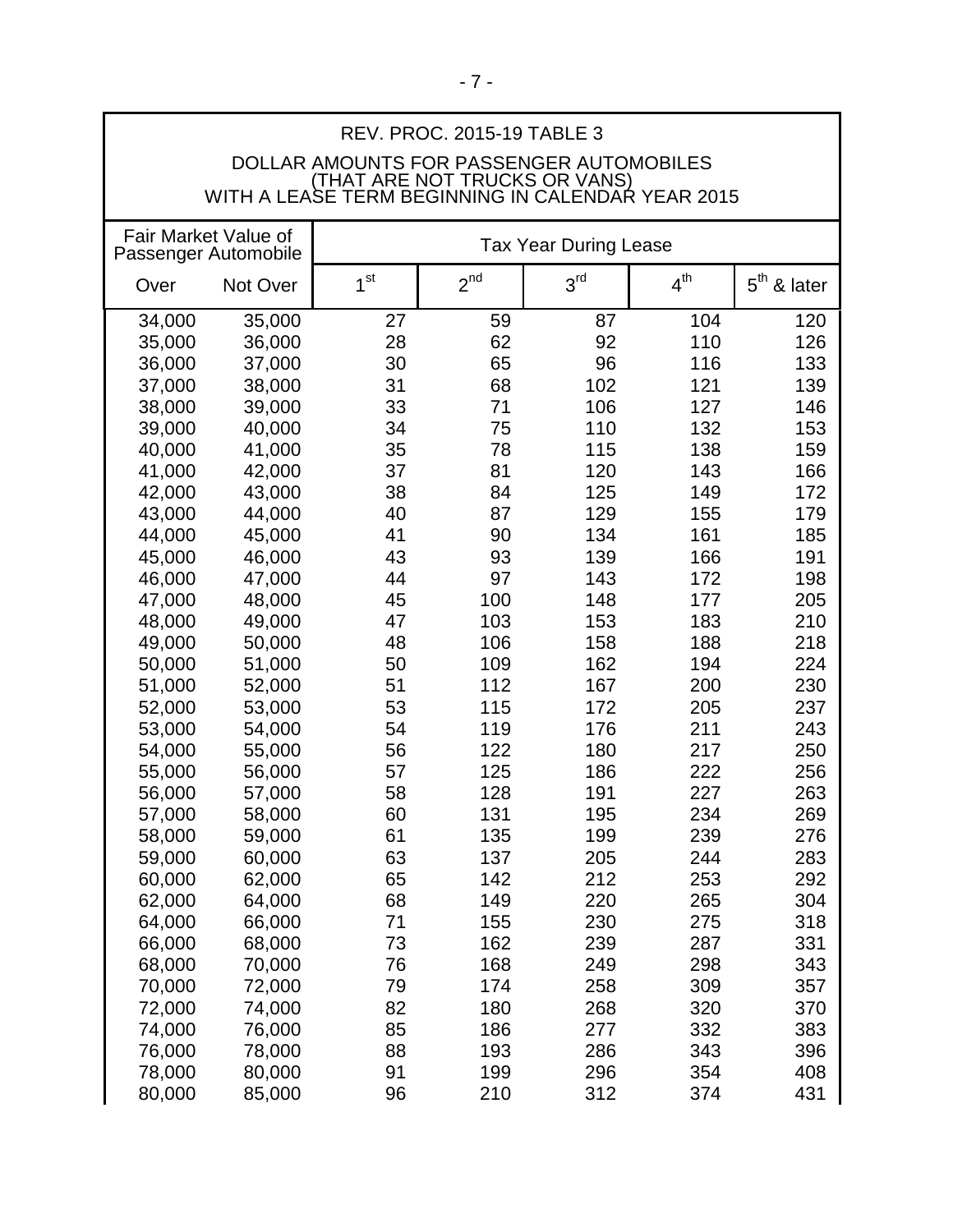# REV. PROC. 2015-19 TABLE 3

# DOLLAR AMOUNTS FOR PASSENGER AUTOMOBILES (THAT ARE NOT TRUCKS OR VANS) WITH A LEASE TERM BEGINNING IN CALENDAR YEAR 2015

| Fair Market Value of<br>Passenger Automobile |          | <b>Tax Year During Lease</b> |                 |                 |                 |                            |
|----------------------------------------------|----------|------------------------------|-----------------|-----------------|-----------------|----------------------------|
| Over                                         | Not Over | 1 <sup>st</sup>              | 2 <sup>nd</sup> | 3 <sup>rd</sup> | 4 <sup>th</sup> | $5^{\text{th}}$<br>& later |
| 85,000                                       | 90,000   | 103                          | 226             | 335             | 402             | 464                        |
| 90,000                                       | 95,000   | 110                          | 242             | 359             | 430             | 496                        |
| 95,000                                       | 100,000  | 117                          | 258             | 382             | 458             | 529                        |
| 100,000                                      | 110,000  | 128                          | 281             | 418             | 500             | 577                        |
| 110,000                                      | 120,000  | 142                          | 313             | 464             | 556             | 643                        |
| 120,000                                      | 130,000  | 157                          | 344             | 511             | 613             | 707                        |
| 130,000                                      | 140,000  | 171                          | 376             | 558             | 668             | 772                        |
| 140,000                                      | 150,000  | 185                          | 408             | 604             | 725             | 837                        |
| 150,000                                      | 160,000  | 200                          | 439             | 651             | 781             | 902                        |
| 160,000                                      | 170,000  | 214                          | 470             | 699             | 837             | 966                        |
| 170,000                                      | 180,000  | 228                          | 502             | 745             | 894             | 1,031                      |
| 180,000                                      | 190,000  | 243                          | 533             | 792             | 950             | 1,096                      |
| 190,000                                      | 200,000  | 257                          | 565             | 839             | 1,006           | 1,161                      |
| 200,000                                      | 210,000  | 271                          | 597             | 886             | 1,061           | 1,226                      |
| 210,000                                      | 220,000  | 286                          | 628             | 933             | 1,118           | 1,290                      |
| 220,000                                      | 230,000  | 300                          | 660             | 979             | 1,174           | 1,356                      |
| 230,000                                      | 240,000  | 315                          | 691             | 1,026           | 1,231           | 1,420                      |
| 240,000                                      | and over | 329                          | 723             | 1,073           | 1,286           | 1,485                      |

| <b>REV. PROC. 2015-19 TABLE 4</b><br>DOLLAR AMOUNTS FOR TRUCKS AND VANS<br>WITH A LEASE TERM BEGINNING IN CALENDAR YEAR 2015 |                      |                              |                 |                 |                 |                            |
|------------------------------------------------------------------------------------------------------------------------------|----------------------|------------------------------|-----------------|-----------------|-----------------|----------------------------|
| Truck or Van                                                                                                                 | Fair Market Value of | <b>Tax Year During Lease</b> |                 |                 |                 |                            |
| Over                                                                                                                         | Not Over             | 1 <sup>st</sup>              | 2 <sup>nd</sup> | 3 <sup>rd</sup> | 4 <sup>th</sup> | $5^{\text{th}}$<br>& later |
| \$18,500                                                                                                                     | \$19,000             | 2                            | 4               | 6               | 8               | 9                          |
| 19,000                                                                                                                       | 19,500               | 3                            | 6               | 8               | 11              | 12                         |
| 19,500                                                                                                                       | 20,000               | 4                            |                 | 11              | 13              | 16                         |
| 20,000                                                                                                                       | 20,500               | $\overline{4}$               | 9               | 13              | 16              | 19                         |
| 20,500                                                                                                                       | 21,000               | 5                            | 11              | 15              | 19              | 22                         |
| 21,000                                                                                                                       | 21,500               | 6                            | 12              | 18              | 22              | 25                         |
| 21,500                                                                                                                       | 22,000               | 6                            | 14              | 20              | 25              | 28                         |
| 22,000                                                                                                                       | 23,000               | 7                            | 16              | 24              | 29              | 33                         |
| 23,000                                                                                                                       | 24,000               | 9                            | 19              | 29              | 34              | 40                         |
| 24,000                                                                                                                       | 25,000               | 10                           | 23              | 33              | 40              | 46                         |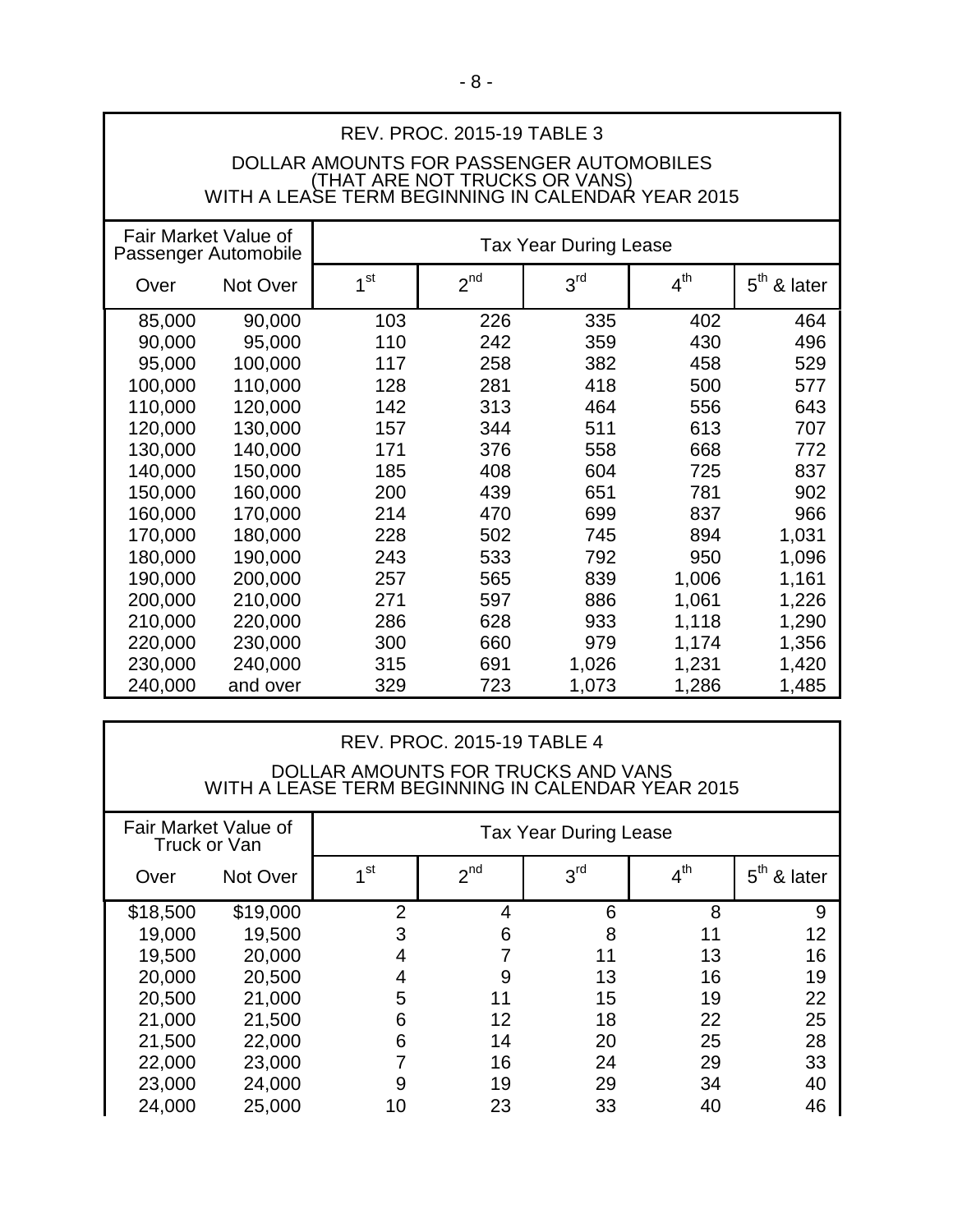|                                                                                         | <b>REV. PROC. 2015-19 TABLE 4</b>    |                 |          |                              |                 |               |
|-----------------------------------------------------------------------------------------|--------------------------------------|-----------------|----------|------------------------------|-----------------|---------------|
| DOLLAR AMOUNTS FOR TRUCKS AND VANS<br>WITH A LEASE TERM BEGINNING IN CALENDAR YEAR 2015 |                                      |                 |          |                              |                 |               |
|                                                                                         | Fair Market Value of<br>Truck or Van |                 |          | <b>Tax Year During Lease</b> |                 |               |
| Over                                                                                    | Not Over                             | 1 <sup>st</sup> | $2^{nd}$ | 3 <sup>rd</sup>              | 4 <sup>th</sup> | $5th$ & later |
| 25,000                                                                                  | 26,000                               | 12              | 25       | 38                           | 46              | 53            |
| 26,000                                                                                  | 27,000                               | 13              | 29       | 42                           | 51              | 60            |
| 27,000                                                                                  | 28,000                               | 15              | 32       | 47                           | 57              | 65            |
| 28,000                                                                                  | 29,000                               | 16              | 35       | 52                           | 62              | 73            |
| 29,000                                                                                  | 30,000                               | 18              | 38       | 56                           | 68              | 79            |
| 30,000                                                                                  | 31,000                               | 19              | 41       | 61                           | 74              | 85            |
| 31,000                                                                                  | 32,000                               | 20              | 45       | 66                           | 79              | 91            |
| 32,000                                                                                  | 33,000                               | 22              | 48       | 70                           | 85              | 98            |
| 33,000                                                                                  | 34,000                               | 23              | 51       | 75                           | 91              | 104           |
| 34,000                                                                                  | 35,000                               | 25              | 54       | 80                           | 96              | 111           |
| 35,000                                                                                  | 36,000                               | 26              | 57       | 85                           | 101             | 118           |
| 36,000                                                                                  | 37,000                               | 28              | 60       | 89                           | 108             | 124           |
| 37,000                                                                                  | 38,000                               | 29              | 63       | 94                           | 113             | 131           |
| 38,000                                                                                  | 39,000                               | 30              | 67       | 98                           | 119             | 137           |
| 39,000                                                                                  | 40,000                               | 32              | 70<br>73 | 103                          | 124             | 144           |
| 40,000<br>41,000                                                                        | 41,000<br>42,000                     | 33<br>35        | 76       | 108<br>113                   | 130<br>135      | 150<br>157    |
| 42,000                                                                                  | 43,000                               | 36              | 79       | 118                          | 141             | 163           |
| 43,000                                                                                  | 44,000                               | 38              | 82       | 122                          | 147             | 169           |
| 44,000                                                                                  | 45,000                               | 39              | 85       | 127                          | 153             | 176           |
| 45,000                                                                                  | 46,000                               | 40              | 89       | 131                          | 158             | 183           |
| 46,000                                                                                  | 47,000                               | 42              | 92       | 136                          | 163             | 189           |
| 47,000                                                                                  | 48,000                               | 43              | 95       | 141                          | 169             | 195           |
| 48,000                                                                                  | 49,000                               | 45              | 98       | 145                          | 175             | 202           |
| 49,000                                                                                  | 50,000                               | 46              | 101      | 151                          | 180             | 208           |
| 50,000                                                                                  | 51,000                               | 48              | 104      | 155                          | 186             | 215           |
| 51,000                                                                                  | 52,000                               | 49              | 108      | 159                          | 192             | 221           |
| 52,000                                                                                  | 53,000                               | 51              | 110      | 165                          | 197             | 228           |
| 53,000                                                                                  | 54,000                               | 52              | 114      | 169                          | 203             | 234           |
| 54,000                                                                                  | 55,000                               | 53              | 117      | 174                          | 208             | 241           |
| 55,000                                                                                  | 56,000                               | 55              | 120      | 178                          | 214             | 248           |
| 56,000                                                                                  | 57,000                               | 56              | 123      | 183                          | 220             | 254           |
| 57,000                                                                                  | 58,000                               | 58              | 126      | 188                          | 225             | 261           |
| 58,000                                                                                  | 59,000                               | 59              | 130      | 192                          | 231             | 267           |
| 59,000                                                                                  | 60,000                               | 61              | 133      | 197                          | 236             | 273           |
| 60,000                                                                                  | 62,000                               | 63              | 137      | 204                          | 245             | 283           |
| 62,000                                                                                  | 64,000                               | 66              | 144      | 213                          | 256             | 296           |
| 64,000                                                                                  | 66,000                               | 68              | 150      | 223                          | 268             | 308           |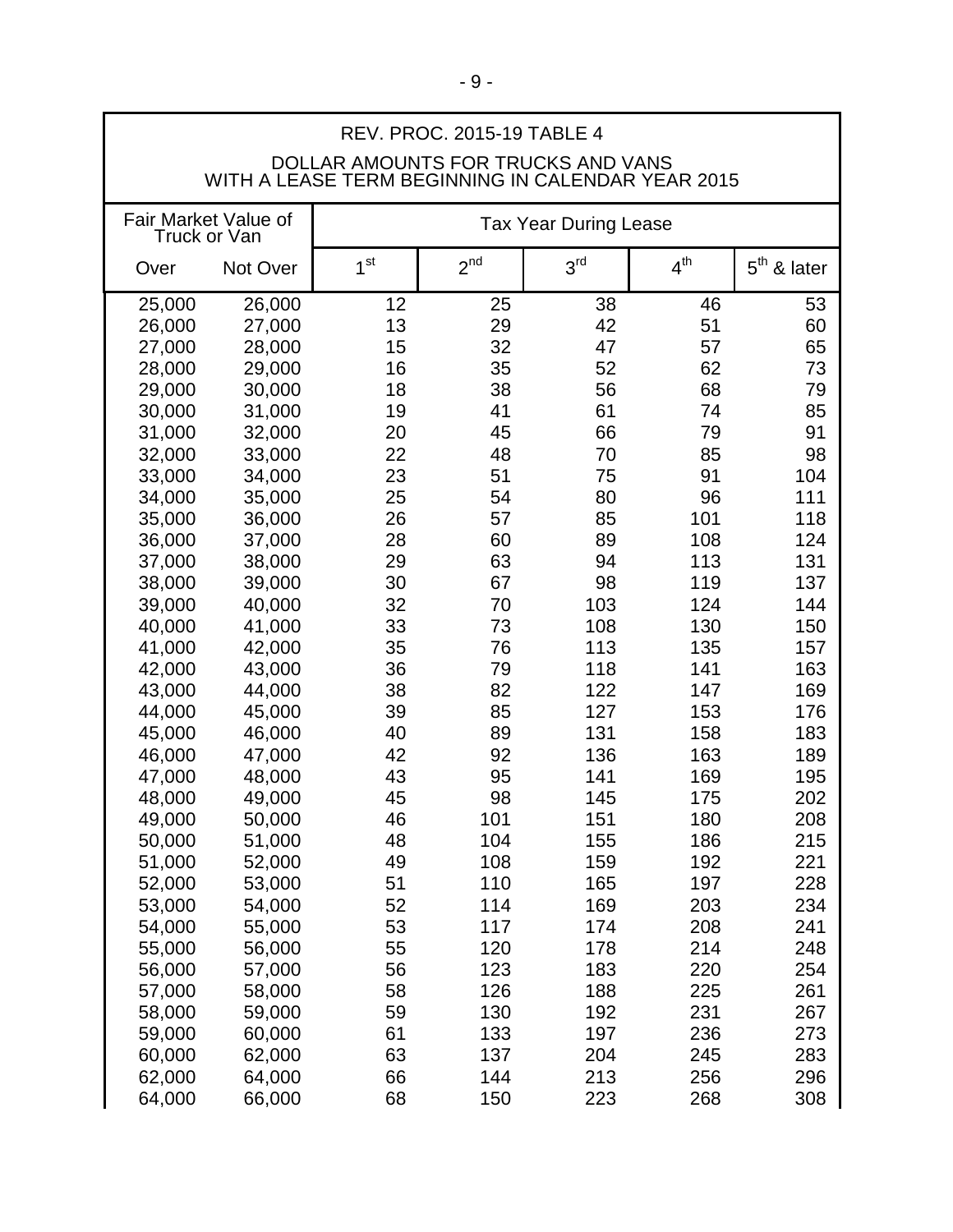| REV. PROC. 2015-19 TABLE 4 |                                      |                                                                                         |                 |                              |                 |                         |
|----------------------------|--------------------------------------|-----------------------------------------------------------------------------------------|-----------------|------------------------------|-----------------|-------------------------|
|                            |                                      | DOLLAR AMOUNTS FOR TRUCKS AND VANS<br>WITH A LEASE TERM BEGINNING IN CALENDAR YEAR 2015 |                 |                              |                 |                         |
|                            |                                      |                                                                                         |                 |                              |                 |                         |
|                            | Fair Market Value of<br>Truck or Van |                                                                                         |                 | <b>Tax Year During Lease</b> |                 |                         |
| Over                       | Not Over                             | 1 <sup>st</sup>                                                                         | 2 <sup>nd</sup> | 3 <sup>rd</sup>              | 4 <sup>th</sup> | $5^{\sf th}$<br>& later |
| 66,000                     | 68,000                               | 71                                                                                      | 157             | 232                          | 278             | 322                     |
| 68,000                     | 70,000                               | 74                                                                                      | 163             | 241                          | 290             | 335                     |
| 70,000                     | 72,000                               | 77                                                                                      | 169             | 251                          | 301             | 348                     |
| 72,000                     | 74,000                               | 80                                                                                      | 175             | 261                          | 312             | 361                     |
| 74,000                     | 76,000                               | 83                                                                                      | 182             | 269                          | 324             | 374                     |
| 76,000                     | 78,000                               | 86                                                                                      | 188             | 279                          | 335             | 386                     |
| 78,000                     | 80,000                               | 89                                                                                      | 194             | 288                          | 346             | 400                     |
| 80,000                     | 85,000                               | 94                                                                                      | 205             | 305                          | 366             | 422                     |
| 85,000                     | 90,000                               | 101                                                                                     | 221             | 328                          | 394             | 455                     |
| 90,000                     | 95,000                               | 108                                                                                     | 237             | 351                          | 422             | 488                     |
| 95,000                     | 100,000                              | 115                                                                                     | 253             | 375                          | 450             | 519                     |
| 100,000                    | 110,000                              | 126                                                                                     | 276             | 410                          | 492             | 569                     |
| 110,000                    | 120,000                              | 140                                                                                     | 308             | 457                          | 548             | 633                     |
| 120,000                    | 130,000                              | 155                                                                                     | 339             | 504                          | 604             | 698                     |
| 130,000                    | 140,000                              | 169                                                                                     | 371             | 551                          | 660             | 763                     |
| 140,000                    | 150,000                              | 183                                                                                     | 403             | 597                          | 717             | 827                     |
| 150,000                    | 160,000                              | 198                                                                                     | 434             | 644                          | 773             | 893                     |
| 160,000                    | 170,000                              | 212                                                                                     | 466             | 691                          | 829             | 957                     |
| 170,000                    | 180,000                              | 226                                                                                     | 497             | 738                          | 885             | 1,023                   |
| 180,000                    | 190,000                              | 241                                                                                     | 528             | 785                          | 942             | 1,087                   |
| 190,000                    | 200,000                              | 255                                                                                     | 560             | 832                          | 997             | 1,152                   |
| 200,000                    | 210,000                              | 269                                                                                     | 592             | 878                          | 1,054           | 1,217                   |
| 210,000                    | 220,000                              | 284                                                                                     | 623             | 925                          | 1,110           | 1,282                   |
| 220,000                    | 230,000                              | 298                                                                                     | 655             | 972                          | 1,166           | 1,346                   |
| 230,000                    | 240,000                              | 312                                                                                     | 687             | 1,019                        | 1,222           | 1,411                   |
| 240,000                    | and over                             | 327                                                                                     | 718             | 1,066                        | 1,278           | 1,476                   |

.03 Revised Amounts for Passenger Automobiles Placed in Service During 2014.

 (1) Calculation of the Revised Amount. The revised depreciation limits provided in this section 4.03 were calculated by increasing the existing limitations on the first year allowance in Rev. Proc. 2014-21 by \$8,000 as provided in § 168(k)(2)(F)(i).

(2) Amount of the Revised Limitation. For passenger automobiles (that are not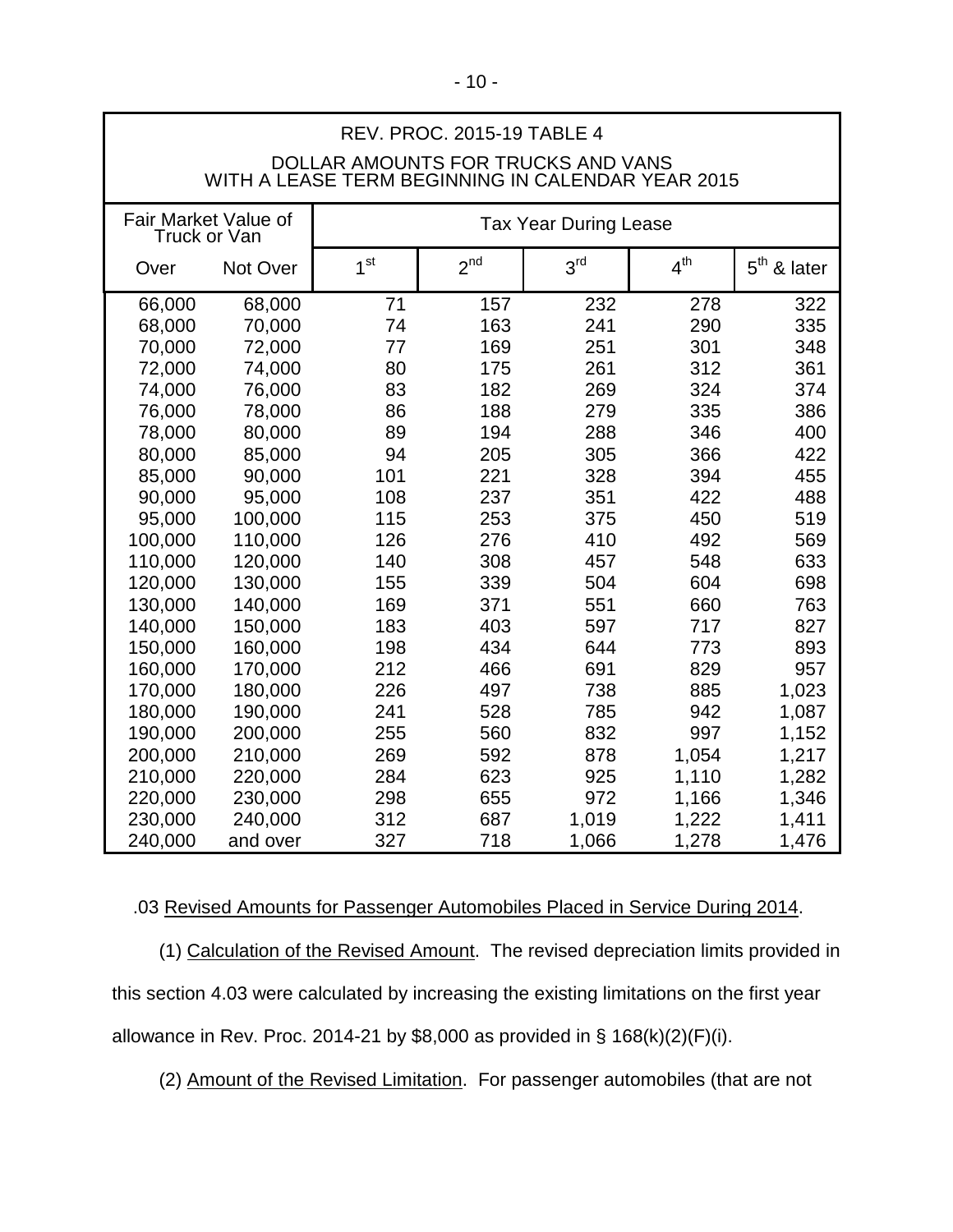trucks or vans) placed in service by the taxpayer in calendar year 2014 for which the § 168(k) additional first year depreciation deduction applies, Table 5 of this revenue procedure contains the revised dollar amount of the depreciation limitations for each taxable year. For trucks or vans placed in service by the taxpayer in calendar year 2014 for which the § 168(k) additional first year depreciation deduction applies, Table 6 of this revenue procedure contains the revised dollar amount of the depreciation limitations for each taxable year. If the § 168(k) additional first year depreciation deduction does not apply to a passenger automobile placed in service by the taxpayer in calendar year 2014, the depreciation limitations for each taxable year in Tables 1 and 2 of Rev. Proc. 2014-21 apply.

# REV. PROC. 2015-19 TABLE 5

DEPRECIATION LIMITATIONS FOR PASSENGER AUTOMOBILES (THAT ARE NOT TRUCKS OR VANS) PLACED IN SERVICE IN CALENDAR YEAR 2014 FOR WHICH THE § 168(k) ADDITIONAL FIRST YEAR DEPRECIATION DEDUCTION APPLIES

| <b>Tax Year</b>      | Amount   |
|----------------------|----------|
| 1st Tax Year         | \$11,160 |
| 2nd Tax Year         | \$5,100  |
| 3rd Tax Year         | \$3,050  |
| Each Succeeding Year | \$1,875  |
|                      |          |

## REV. PROC. 2015-19 TABLE 6

DEPRECIATION LIMITATIONS FOR TRUCKS AND VANS PLACED IN SERVICE IN CALENDAR YEAR 2014 FOR WHICH THE § 168(k) ADDITIONAL FIRST YEAR DEPRECIATION DEDUCTION APPLIES

| <b>Tax Year</b>      | Amount   |
|----------------------|----------|
| 1st Tax Year         | \$11,460 |
| 2nd Tax Year         | \$5,500  |
| 3rd Tax Year         | \$3,350  |
| Each Succeeding Year | \$1,975  |

(3) Modification to lease inclusion amounts for 2014. The lease inclusion